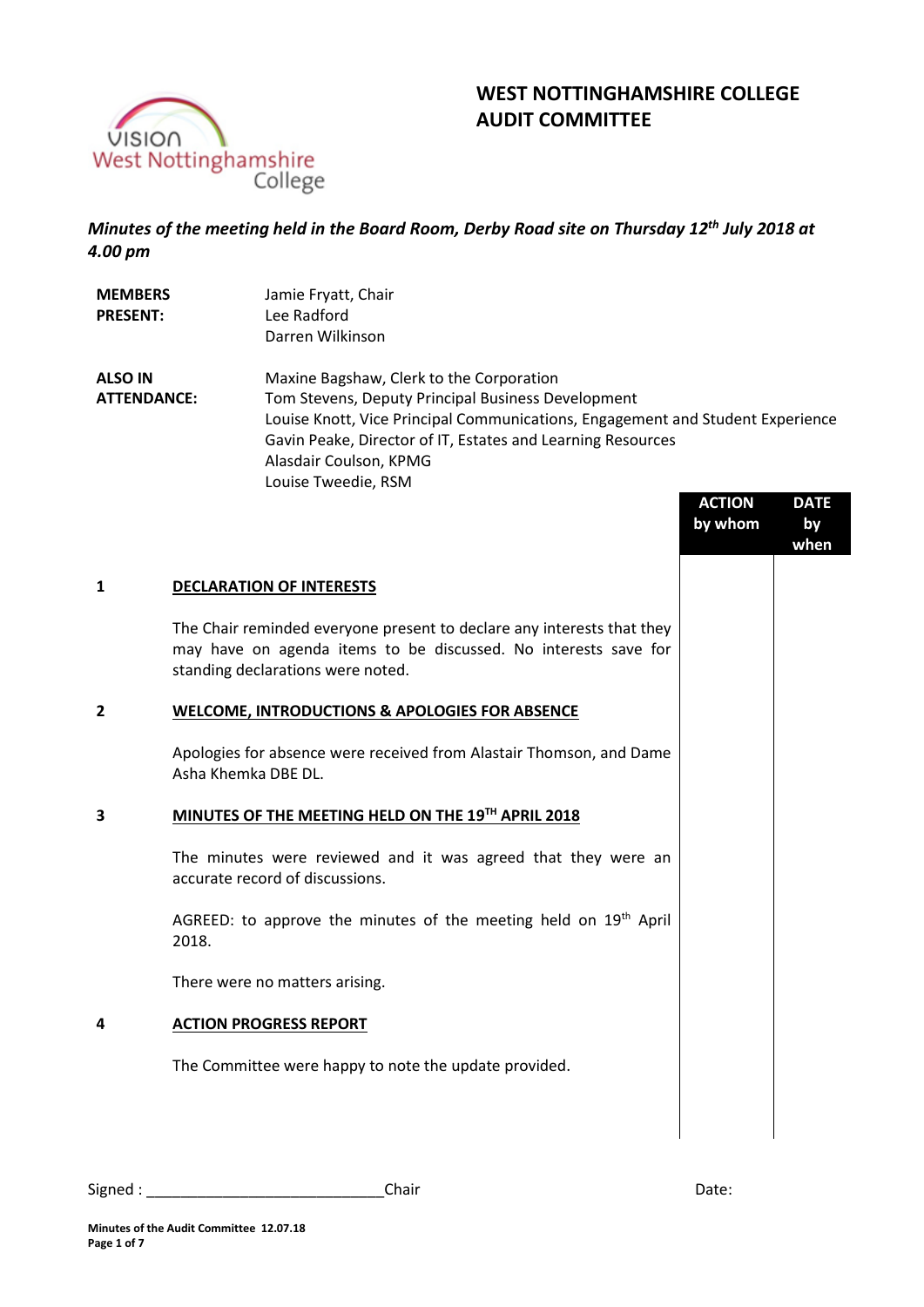#### **5 INTERNAL AUDIT REPORTS**

RSM presented a number of reports for Committee consideration

## 1) Internal audit follow up report

The Committee were advised that as part of the approved internal audit periodic plan for the 17/18 year they have undertaken a review to follow up progress made by the College to implement the previously agreed management actions. The audits considered as part of the follow up review were:

- Framework for compliance with legal and regulatory requirements – Safeguarding and Prevent
- Risk Management Governance
- English and Maths processes
- Follow up.

The Committee's attention was drawn to page 12 where it was noted that one action has been implemented, two are ongoing, three not implemented and four superseded. She described this as good progress with no particular concerns to bring to the Committees attention. She indicated that there were very good reasons for actions that have not yet been completed with a number relating to system changes which are taking longer to introduce than originally envisaged.

2) Governance – Subsidiary Companies

The Committee's attention was drawn to page 21 which sets out the scope of the review and also confirms substantial assurance from the testing undertaken. On page 24 there is a summary of actions recommended with four being medium priority and two low. She explained that in a number of areas the same recommendation applies to more than one of the subsidiary companies. The Clerk acknowledged that there was a body of work to be done over the summer to ensure that declaration of interests forms are fully up to date and completed accurately.

#### 3) Key Financial Controls

The Committee's attention was drawn to page 45 and the substantial assurance opinion provided following the audit works. There have been two medium recommendations and one low priority recommendation that have been agreed with management. She confirmed that the audit undertaken had gone very smoothly with in general housekeeping matters identified.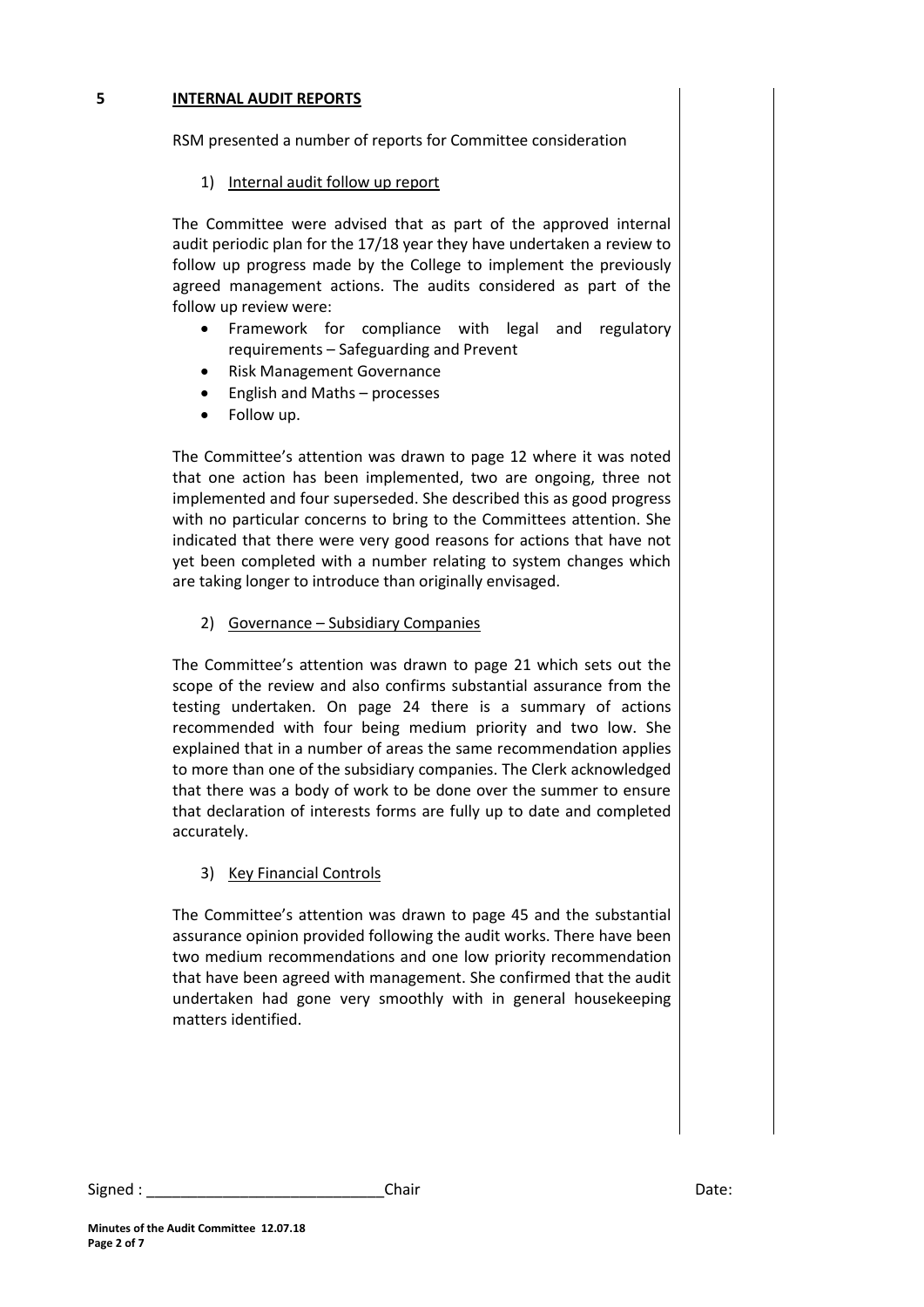## 4) Apprenticeships

The Committees attention was drawn to page 68 of the pack and it was explained that audit testing had focused on the post  $1<sup>st</sup>$  May 2017 position and a framework review. She advised that their testing has led to a partial assurance position, however the Committee were reassured that the issues identified at WNC are very common across the sector. Senior management acknowledged that there were quite a lot of 'admin' type issues identified and assurance was given that the teams are working to address and improve the systems and processes. The Deputy Principal Business Development confirmed that the College was expecting a number of recommendations in this area and that this is the reason that the internal audit review had been requested. He confirmed that the audit testing had certainly helped staff to focus on what needs to be changed and improved.

5) Progress update

The Committee's attention was drawn to page 95 of the pack which summarises the audit opinions for this year, these are:

- Substantial assurance x 2
- Reasonable assurance x 2
- Reasonable progress x 1
- Partial assurance x 1
- Advisory x 1.

She advised that in terms of an overall opinion for the year the outcomes will result in the second level of assurance which is the same as in the 16/17 academic year.

The Committee's attention was drawn to section 2.2 of the report and an update was provided in terms of the changes made to the Post 16 Audit Code of Practice.

The Committee also considered the GDPR preparation benchmarking report at page 98 and the committee were happy with the College's position when compared with others in the sector.

The Committee discussed the FE Risk Management report prepared by RSM for 2018 and in particular the key risk themes summarised on page 110. There was some surprise that 'changes in government policy' has decreased in terms of the ranking of themes to address given the continued turbulence in the sector.

The Committee were advised that the draft annual report for 2017/18 will be presented at the first meeting in the new academic year and will include the review of the Higher Education framework which commenced on 9th July 2018 and was not available for this meeting.

RSM 29.11.18

AGREED: to note the content of the reports provided.

Signed : \_\_\_\_\_\_\_\_\_\_\_\_\_\_\_\_\_\_\_\_\_\_\_\_\_\_\_\_Chair Date: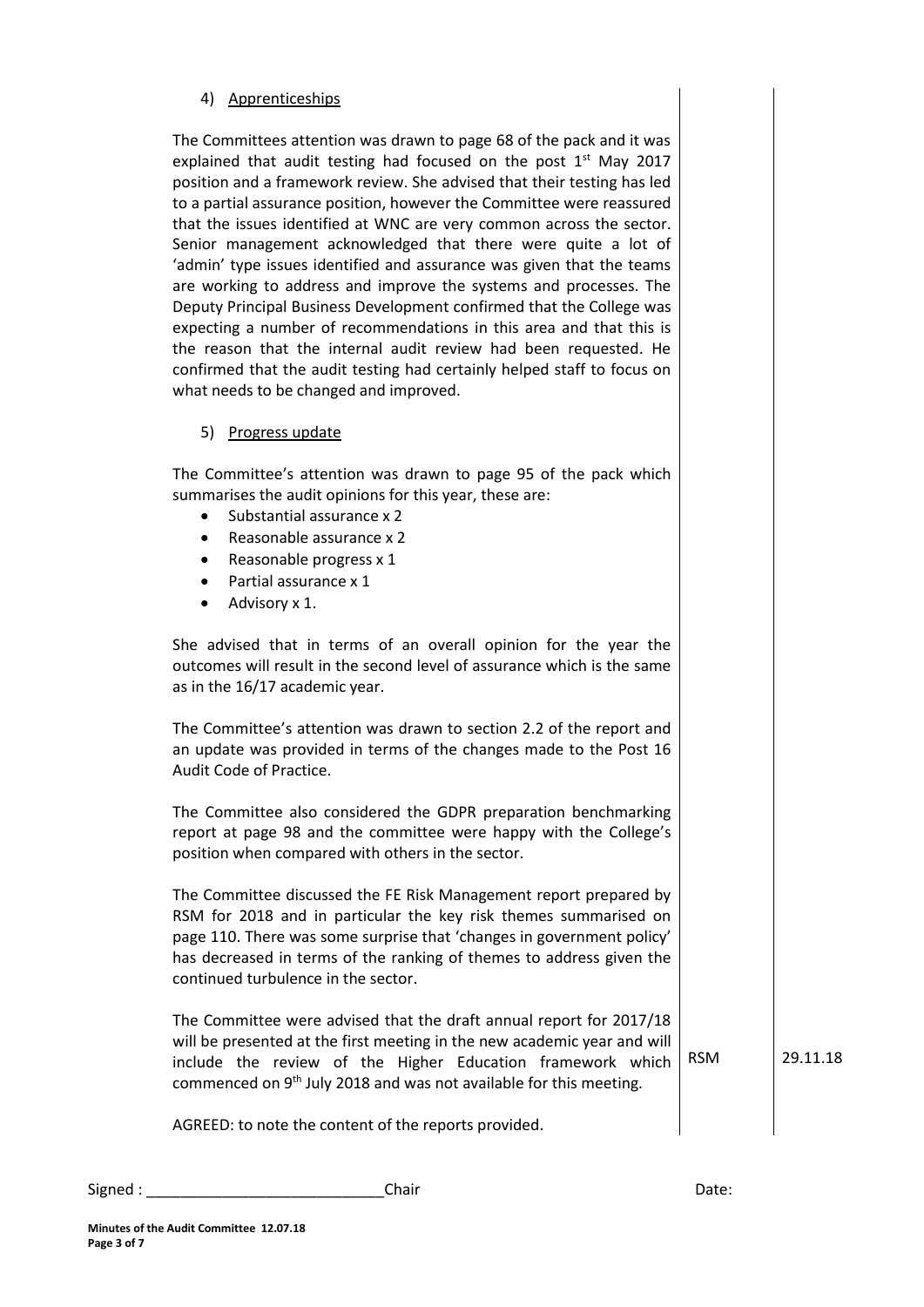#### **6 COMPOSITE COLLEGE RECOMMENDATIONS REPORT**

The Deputy Principal: Business Development introduced this item and for the 16/17 year indicated that there are currently four medium risk actions still to be implemented. He drew members' attention to page 137 and it was acknowledged that the matters outstanding all relate to system changes which are taking longer to implement than first envisaged (as noted earlier in the meeting). It was agreed that implementation dates would be revised to November 2018. It was acknowledged that all of the matters outstanding are driven by process changes needed and that there will be a period of implementation and training. It was confirmed that the changes, once in place, will help to resolve the admin type issues previously discussed as part of the apprenticeship review.

From the 2017/18 recommendations there are currently forty one actions to be implemented of which three are high, eighteen are medium risk and fifteen are low. Members' attention was specifically drawn to these on pages 153 to 155 of the pack. It was acknowledged that these detailed actions have been discussed by the Committee throughout the year when RSM have attended to present their reports. Assurance was given to the Committee that systems are being improved, however this in some areas is a significant task.

AGREED to note the content of the update provided.

#### **7 INTERNAL AUDIT STRATEGIC PLAN AND AUDIT NEEDS ASSESSMENT FOR 2018/19**

The Committees attention was drawn to page 157 and in particular Appendix A which is the proposed activity for the year. The Committee questioned whether the proposed areas have been reviewed by the Executive. Following discussion it was felt that there was more work to do in terms of planning and the sequencing and the request was made for the Executive to review. It was agreed that an update would be provided to this committee in early October.

AGREED: to note the content of the update provided and the further work needed to finalise with the Executive.

#### **8 RISK MANAGEMENT**

The Vice Principal Communications, Engagement and Student Experience presented:

- a) An annual report on Risk Management activity for the 17/18 year; and
- b) Risk Management Strategy and Register proposed for 2018/19.

She advised that in 17/18 the format of the register had changed considerably.

Signed : \_\_\_\_\_\_\_\_\_\_\_\_\_\_\_\_\_\_\_\_\_\_\_\_\_\_\_\_Chair Date:

RSM / 01.10.18

Executive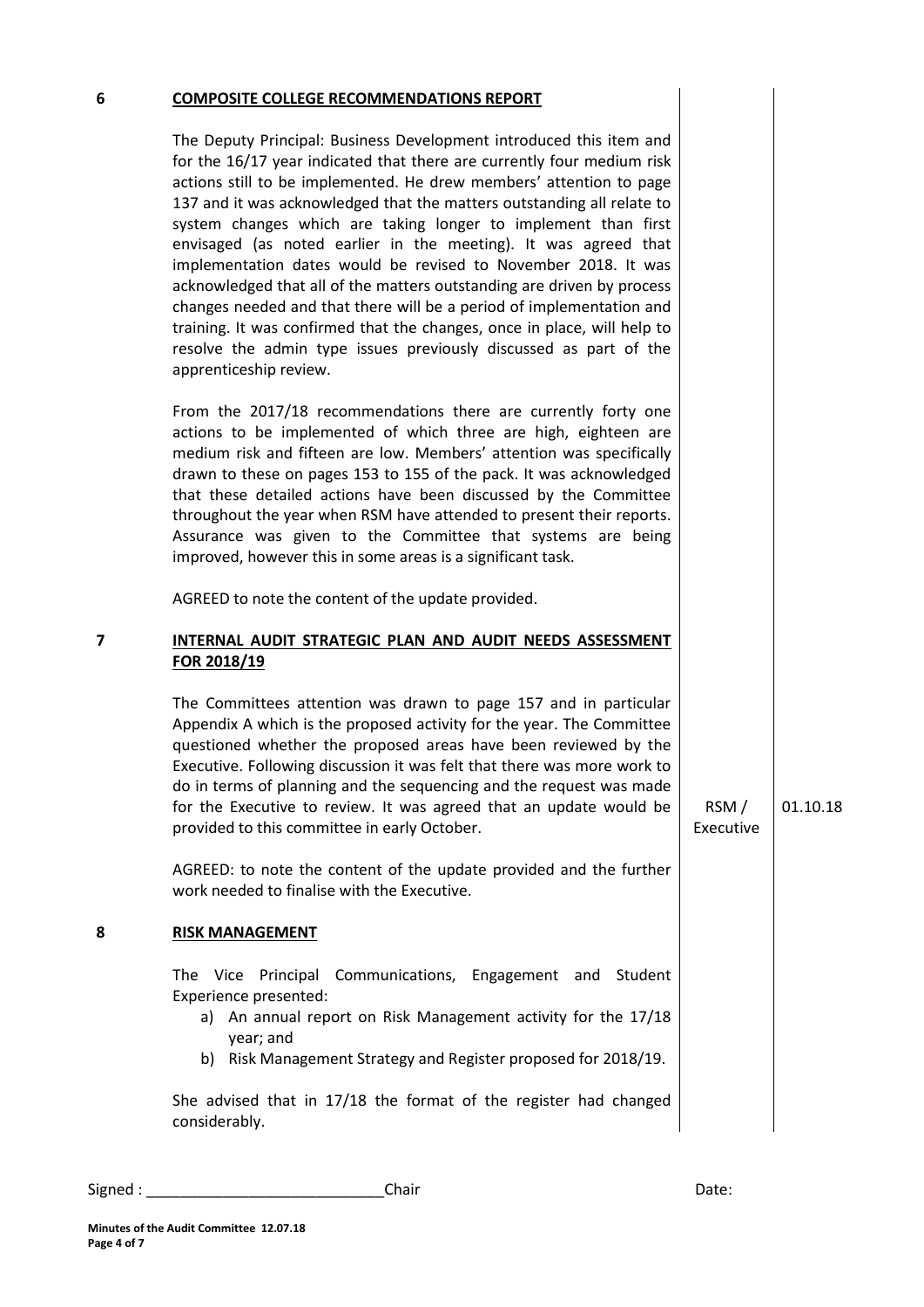In terms of Executive ownerships, she confirmed that each risk is assigned an Executive owner and that the Executive team consider the risk register and changes to the risk environment on a termly basis. Items contained within the significant risk register are considered by the executive team on a regular basis and at least termly.

The Committee's attention was drawn to Appendix 1 which details how each risk is monitored each year by the Corporation Board and each standing committee of the Board. The Committee were asked to note from this assessment:

- a) Significant risk register all significant risks on the register have been monitored at least once by the Corporation Board or their Committee owner. In most cases significant risks have formed a standing item either on corporation board agendas or on standing committee agendas. Risks associated with the Colleges financial stability have formed the theme of extra ordinary corporation board meetings throughout the year.
- b) Contingent risk register risks identified within the contingent risk register have been monitored by the Corporation Board or its Committee at least once during the year.

The Committee considered the risk register and in terms of the restructure it was acknowledged that there is still work to do in terms of rebuilding morale. In terms of the position for work based learning/apprenticeships, the view of the senior team is that the College will hit its revised target for 17/18 but that it will be very 'tight'.

The Committee acknowledged that this has been a significantly challenging year for the College and in particular the issues and challenges the College has faced in relation to apprenticeship provision have led to college restructuring. It is therefore perhaps no surprise that the Colleges work based learning targets remain a top priority moving in to 18/19 and that little progress has been made in reducing residual risk scores within the register.

The Committee then went on to discuss the Risk Management Strategy for 2018/19 and it was explained that, whilst changes have been made to job titles and roles, no substantive changes have been made to that of the document approved in the prior year. The Committees specific attention was drawn to section 2.5 which sets out the role of the corporation Board and section 7 which deals with the College's risk appetite.

She confirmed that the Executive team have considered a first draft of the risk register and that there have been a number of cross cutting themes included, these are top priority issues or risks for the College next year. The Committee's specific attention was drawn to a number of risks including:

Signed : \_\_\_\_\_\_\_\_\_\_\_\_\_\_\_\_\_\_\_\_\_\_\_\_\_\_\_\_Chair Date: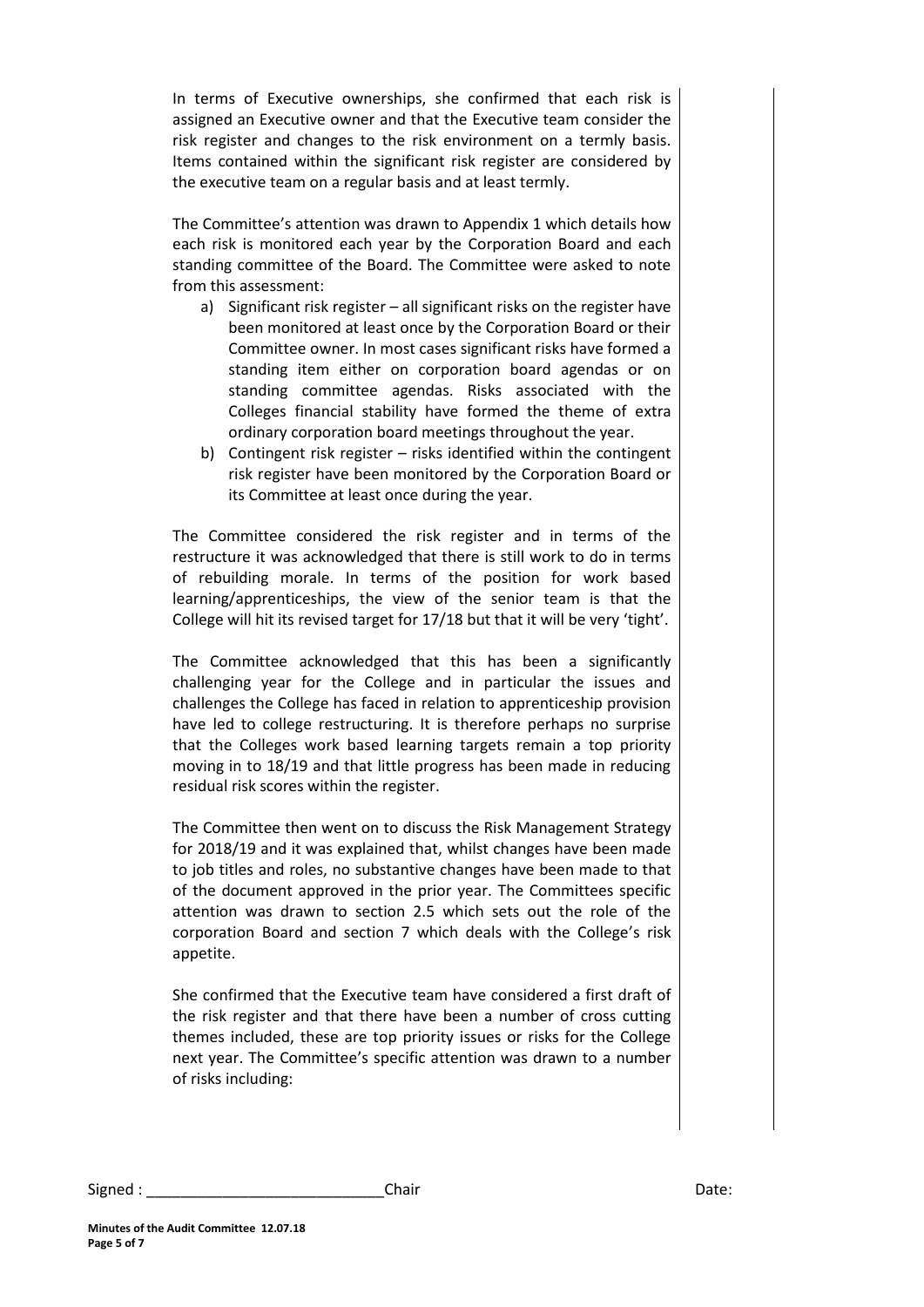|    | Work related training remains the single biggest risk to which<br>the College is exposed, this risk has been divided in to those<br>associated with the College's own direct delivered provision<br>and those associated with subcontracting. Members will recall<br>that 18/19 is the last year that the College will have any<br>subcontracted apprentices.<br>As a result, the College's financial stability remains a significant<br>$\bullet$<br>risk going in to 18/19.<br>Risks relating to morale and internal engagement are also<br>$\bullet$<br>significant on the register and will form a key priority for all<br>members of the senior team in 18/19. The Committee<br>acknowledged that the significant risks to which the College is<br>exposed are well known and have been shared and articulated<br>to Governors. She indicated that the register is somewhat fluid<br>and it is certainly the case that it will change for September<br>2018 depending upon the year end outturn. |       |          |
|----|-------------------------------------------------------------------------------------------------------------------------------------------------------------------------------------------------------------------------------------------------------------------------------------------------------------------------------------------------------------------------------------------------------------------------------------------------------------------------------------------------------------------------------------------------------------------------------------------------------------------------------------------------------------------------------------------------------------------------------------------------------------------------------------------------------------------------------------------------------------------------------------------------------------------------------------------------------------------------------------------------------|-------|----------|
|    | AGREED:<br>a, to note the content of the Annual Report for Risk Management<br>activity for 2017/18; and<br>b) recommend that the Board approve the Risk Management Strategy<br>and Register for 2018/19 as presented.                                                                                                                                                                                                                                                                                                                                                                                                                                                                                                                                                                                                                                                                                                                                                                                 |       |          |
| 9  | <b>COMMITTEE ANNUAL REVIEW</b>                                                                                                                                                                                                                                                                                                                                                                                                                                                                                                                                                                                                                                                                                                                                                                                                                                                                                                                                                                        |       |          |
|    | The Clerk presented four reports for consideration. In terms of self-<br>assessment for the year the committee indicated that there needs to<br>be wider membership given that there have been a number of<br>challenges during the year in terms of meetings needing to be re-<br>scheduled because of apologies for absence. An observation was also<br>made that at points in the year papers were provided quite late and all<br>agreed that this needed to be improved.                                                                                                                                                                                                                                                                                                                                                                                                                                                                                                                          |       |          |
|    | The Committee were happy to approve the work plan presented and<br>felt that the terms of reference, whilst remaining fit for purpose, would<br>benefit from a number of admin changes. The Clerk confirmed that she<br>would undertake a further review and represent to the Committee at<br>its next meeting.                                                                                                                                                                                                                                                                                                                                                                                                                                                                                                                                                                                                                                                                                       | Clerk | 29.11.18 |
|    | In terms of membership for 18/19 it was agreed that it would continue<br>unchanged but with the request that additional members be recruited<br>and appointed.                                                                                                                                                                                                                                                                                                                                                                                                                                                                                                                                                                                                                                                                                                                                                                                                                                        |       |          |
|    | AGREED: to note the content of the update provided.                                                                                                                                                                                                                                                                                                                                                                                                                                                                                                                                                                                                                                                                                                                                                                                                                                                                                                                                                   |       |          |
| 10 | <b>AOB</b>                                                                                                                                                                                                                                                                                                                                                                                                                                                                                                                                                                                                                                                                                                                                                                                                                                                                                                                                                                                            |       |          |
|    | There were no items of additional business.                                                                                                                                                                                                                                                                                                                                                                                                                                                                                                                                                                                                                                                                                                                                                                                                                                                                                                                                                           |       |          |
|    |                                                                                                                                                                                                                                                                                                                                                                                                                                                                                                                                                                                                                                                                                                                                                                                                                                                                                                                                                                                                       |       |          |

**10 AOB**